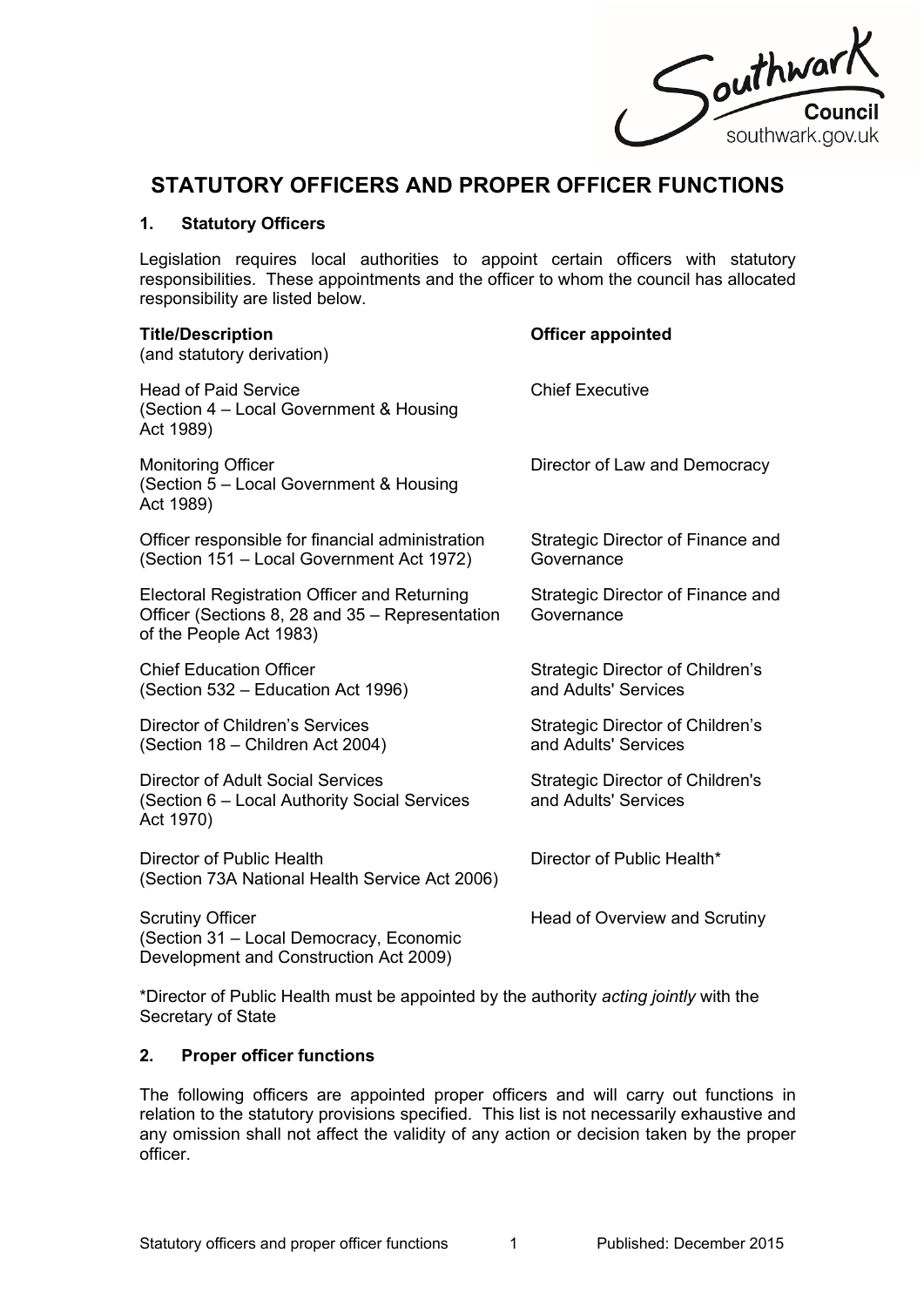| <b>STATUTE AND FUNCTION</b> | <b>PROPER OFFICER</b> |
|-----------------------------|-----------------------|

# **REPRESENTATION OF THE PEOPLE ACT 1983**

| Section 8 – The Electoral Registration Officer for the   | Strategic Director of        |
|----------------------------------------------------------|------------------------------|
| purpose of the registration of electors                  | Finance and                  |
|                                                          | Governance                   |
| Section 28 – The Acting Returning Officer at an election | Strategic Director of        |
| of a Member of Parliament                                | Finance and                  |
|                                                          | Governance                   |
| Section 35 – The Returning Officer at an election of     | <b>Strategic Director of</b> |
| London Borough councillors                               | Finance and                  |
|                                                          | Governance                   |

## **LOCAL GOVERNMENT ACT 1972**

| Section $83(1)$ – The officer to whom a person elected to<br>the office of councillor shall deliver a declaration of<br>acceptance of office on a form prescribed by rules made<br>under Section 42 of the Act         | <b>Monitoring Officer</b>                                                    |
|------------------------------------------------------------------------------------------------------------------------------------------------------------------------------------------------------------------------|------------------------------------------------------------------------------|
| Section $83(3)(b)$ – The officer before whom a declaration<br>of acceptance of office of chair of council or deputy chair<br>of council may be made                                                                    | <b>Chief Executive</b>                                                       |
| Section 84 - The officer to whom written notice of<br>resignation of elected office shall be delivered                                                                                                                 | <b>Monitoring Officer</b>                                                    |
| Section 86 - To declare any vacancy in any office under<br>this section                                                                                                                                                | <b>Monitoring Officer</b>                                                    |
| Section $88(2)$ – The officer by whom a meeting of the<br>council for the election of the vacant office of chairperson<br>of the council may be convened                                                               | <b>Chief Executive</b>                                                       |
| Section $89(1)(b)$ – The officer to whom notice in writing of<br>a casual vacancy occurring in the office of councillor may<br>be given by two local government electors for the<br>Borough                            | <b>Monitoring Officer</b>                                                    |
| Section 96 - The officer to whom general notices and<br>recording of disclosures of interests under Section 94<br>should be given                                                                                      | <b>Monitoring Officer</b>                                                    |
| Section 99 and Schedule 12 - To give notice and send<br>summonses in respect of any council meeting                                                                                                                    | <b>Chief Executive</b>                                                       |
| Section 100A(6) - To give public notice of any meeting to<br>which the public are entitled to attend, provide copies of<br>agenda and facilities for the press                                                         | <b>Chief Executive</b>                                                       |
| Section $100B(2)$ – The officer to exclude from<br>committees, sub-committees, council or cabinet meeting<br>agendas any information to be dealt with in a meeting<br>from which the public are likely to be excluded  | <b>Monitoring Officer</b>                                                    |
| Section $100B(7)(c)$ – The officer to supply to any<br>newspaper copies of documents supplied to members of<br>committees, sub-committees, council or cabinet meetings<br>in connection with an item for consideration | <b>Monitoring Officer</b>                                                    |
| Section $100C(2)$ – The officer to prepare a written<br>summary of proceedings of committees, sub-committees,<br>council or the cabinet from which the public were<br>excluded                                         | <b>Proper Constitutional</b><br>Officer / Scrutiny Officer<br>as appropriate |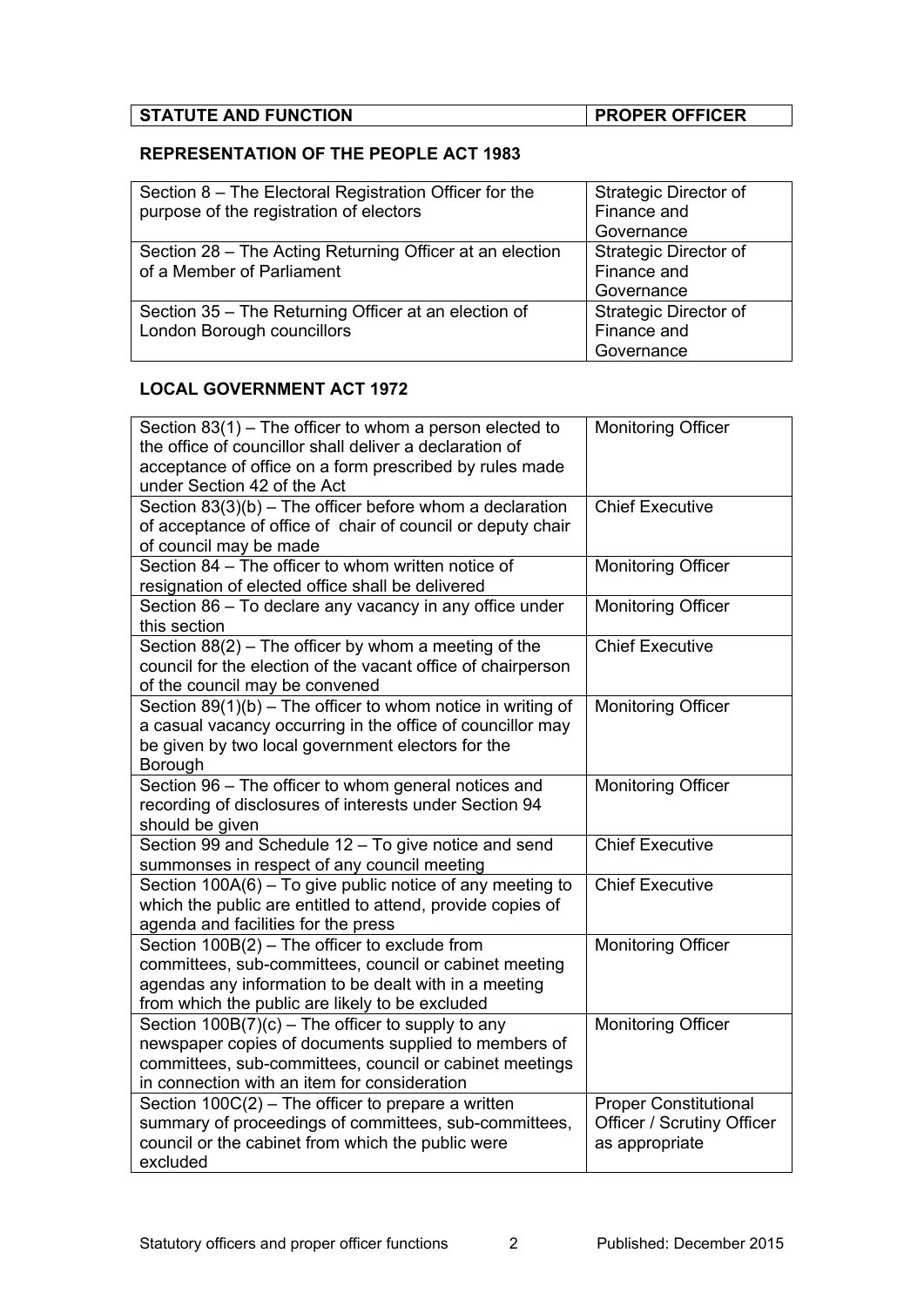| <b>STATUTE AND FUNCTION</b><br><b>PROPER OFFICER</b> |
|------------------------------------------------------|
|------------------------------------------------------|

| Section $100D(1)(a)$ – The officer to prepare a list of<br>background papers for reports considered by committees,<br>sub-committees, council or the cabinet              | <b>Monitoring Officer</b> |
|---------------------------------------------------------------------------------------------------------------------------------------------------------------------------|---------------------------|
| Section 100D(5) - The officer to determine which<br>documents constitute background papers and Section<br>100H - ability to charge for the provision of such<br>documents | <b>Monitoring Officer</b> |
| Section $100F(2)$ – The officer to decide which documents<br>are not, by virtue of containing exempt information,<br>required to be open to inspection                    | <b>Monitoring Officer</b> |

# **LOCAL GOVERNMENT ACT 1972**

| Section 100G - To maintain a register of the names and<br>addresses of members and membership of committees,<br>lists of delegations and the like                                                                                      | <b>Proper Constitutional</b><br>Officer                                             |
|----------------------------------------------------------------------------------------------------------------------------------------------------------------------------------------------------------------------------------------|-------------------------------------------------------------------------------------|
| Section 115 – The officer to whom money properly due<br>from officers shall be paid                                                                                                                                                    | Strategic Director of<br>Finance and<br>Governance                                  |
| Section 146 – The officer to make statutory declarations<br>and issue any certificate with regard to securities held by<br>local authority companies                                                                                   | Strategic Director of<br>Finance and<br>Governance                                  |
| Section 151 - The officer to be responsible for the proper<br>administration of the authority's financial affairs (and to<br>issue a report to members if there is or is likely to be<br>unlawful expenditure or an unbalanced budget) | Strategic Director of<br>Finance and<br>Governance                                  |
| Section 223 - Authorising officers to attend court and<br>appear on behalf of the council under Local Government<br>Act 1972 and the County Courts Act 1984                                                                            | <b>Monitoring Officer</b>                                                           |
| Section $225(1)$ – The officer to receive and retain<br>statutory documents on behalf of the authority                                                                                                                                 | <b>Monitoring Officer</b>                                                           |
| Section 229(5) - The officer to certify photographic copies<br>of documents                                                                                                                                                            | <b>Monitoring Officer</b>                                                           |
| Section 233 - The officer to receive documents required<br>to be served on the authority                                                                                                                                               | <b>Monitoring Officer</b>                                                           |
| Section 234(1) and (2) – The officer to authenticate<br>documents on behalf of the authority                                                                                                                                           | <b>Monitoring Officer</b>                                                           |
| Section 238 - The officer to certify printed copies of<br>bylaws                                                                                                                                                                       | <b>Monitoring Officer</b>                                                           |
| Section 248 - The officer responsible for the keeping of<br>the roll of freemen                                                                                                                                                        | <b>Monitoring Officer</b>                                                           |
| Schedule 12 [paragraphs $4(2)(b)$ & $4(3)$ ] - The officer<br>responsible for the receipt of notices regarding address to<br>which summons to meetings is to be sent                                                                   | <b>Proper Constitutional</b><br><b>Officer / Scrutiny Officer</b><br>as appropriate |
| Schedule 14 [paragraph 25(7)] - The officer responsible<br>for the certification of true copies of resolutions                                                                                                                         | <b>Monitoring Officer</b>                                                           |
| Schedule 29 [paragraph 41] - The officer responsible for<br>the exercise of functions under Sections $9(1)$ & $(2)$ ,<br>13(2)(h) and (3)(b) and 20(b) of the Registration Services<br>Act 1953 (Proper Officer)                       | <b>Chief Executive</b>                                                              |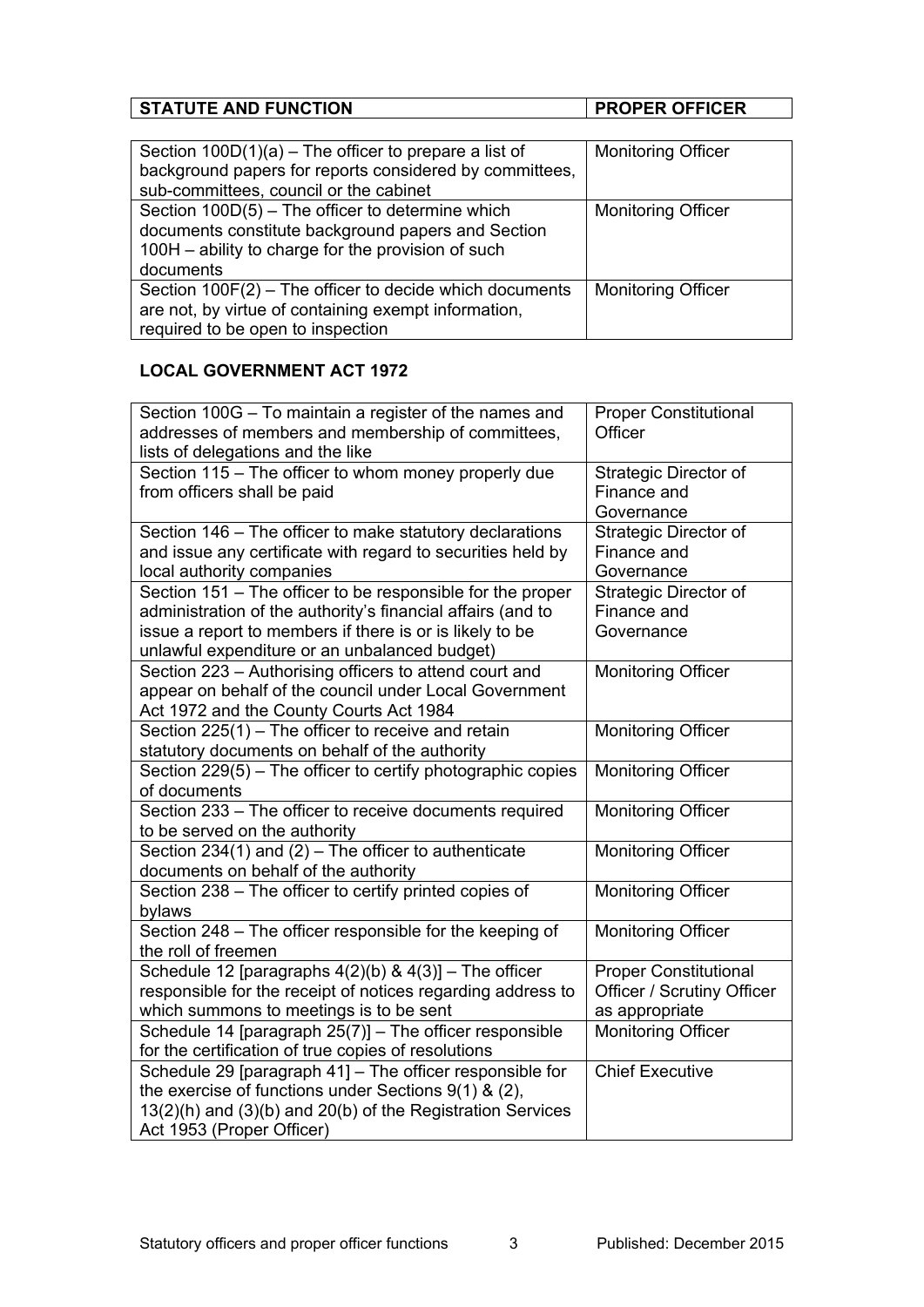| <b>STATUTE AND FUNCTION</b> | <b>PROPER OFFICER</b> |
|-----------------------------|-----------------------|
|                             |                       |

# **LOCAL GOVERNMENT (MISCELLANEOUS PROVISIONS) ACT 1976**

| Section 41 – The officer to certify copies of any resolution, $\vert$ Monitoring Officer |                            |
|------------------------------------------------------------------------------------------|----------------------------|
| order, report or minutes of proceedings of the authority as                              |                            |
| evidence in any legal proceedings                                                        |                            |
| Section 16 – Notices requiring details of interest in land                               | Any officer of the council |

## **LOCAL GOVERNMENT AND HOUSING ACT 1989**

| Section 2 – The officer to hold on deposit the list of<br>politically restricted posts and Section 2 – provision of<br>certificates as to whether a post is politically restricted | <b>Monitoring Officer</b> |
|------------------------------------------------------------------------------------------------------------------------------------------------------------------------------------|---------------------------|
| Sections 15-17 (and regulations made thereunder) – The<br>officer to receive notices relating to the membership of<br>political groups                                             | <b>Monitoring Officer</b> |

# **LOCAL GOVERNMENT ACT 2000**

| The officer responsible for ensuring a proper record is<br>made of cabinet decisions and that the document<br>comprising the authority's forward plan is published in<br>accordance with the Local Authorities (Executive<br>Arrangements) (Access to Information) (England)<br>Regulations 2000 | <b>Proper Constitutional</b><br>Officer |
|--------------------------------------------------------------------------------------------------------------------------------------------------------------------------------------------------------------------------------------------------------------------------------------------------|-----------------------------------------|
| To establish and maintain the members' register of<br>interest (Section 81 LGA 2000) and ensure it is available<br>for public inspection                                                                                                                                                         | <b>Monitoring Officer</b>               |
| To ensure that copies of the constitution are available for<br>inspection                                                                                                                                                                                                                        | <b>Proper Constitutional</b><br>Officer |
| To make payments of relevant allowances in accordance<br>with the council's members allowances scheme                                                                                                                                                                                            | <b>Proper Constitutional</b><br>Officer |
| To defray expenses of any members making official and<br>courtesy visits, receptions and entertainment of<br>distinguished persons visiting the Borough                                                                                                                                          | <b>Chief Executive</b>                  |

#### **LAND CHARGES ACT 1975**

| Section 19 – The officer to act as Local Registrar as | Monitoring Officer |
|-------------------------------------------------------|--------------------|
| defined in Section 3 of the Land Charges Act 1975     |                    |

### **NATIONAL ASSISTANCE ACT 1948 AND NATIONAL ASSISTANCE (AMENDMENT) ACT 1951**

| Proper officer to seek an order for removal of persons into Strategic Director of |                        |
|-----------------------------------------------------------------------------------|------------------------|
| care                                                                              | Children's and Adults' |
|                                                                                   | ∣ Services             |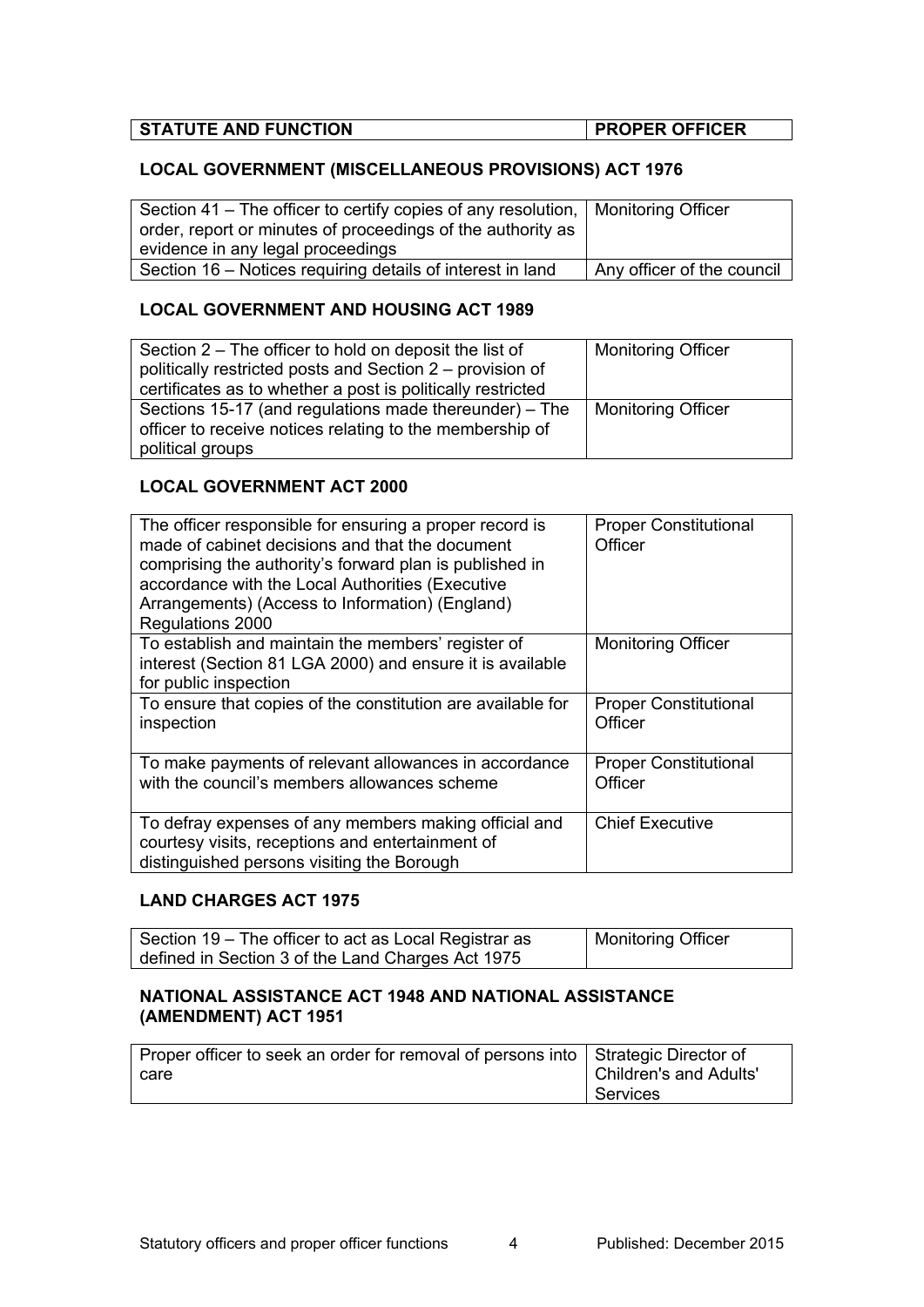| <b>STATUTE AND FUNCTION</b> | <b>PROPER OFFICER</b> |
|-----------------------------|-----------------------|
|                             |                       |

#### **REGISTRATION SERVICES ACT 1953**

| Proper officer for births, deaths and marriages | Chief Executive |
|-------------------------------------------------|-----------------|
|                                                 |                 |

#### **LOCAL GOVERNMENT ACT 2003**

| Section 25 – Requirement to report to council annually on $\vert$ Strategic Director of |             |
|-----------------------------------------------------------------------------------------|-------------|
| the robustness of estimates and the adequacy of the                                     | Finance and |
| proposed financial reserves                                                             | Governance  |

#### **PUBLIC HEALTH (CONTROL OF DISEASES) ACT 1984, FOOD SAFETY (GENERAL FOOD HYGIENE) REGULATIONS 1995 AND THE MILK AND DAIRIES (GENERAL) REGULATIONS 1969**

| Requirement to appoint a suitably qualified person as the | As may be appointed      |
|-----------------------------------------------------------|--------------------------|
| council's medical advisor on environmental health and     | from time to time by the |
| proper officer for notifiable diseases                    | Strategic Director of    |
|                                                           | Environment and          |
|                                                           | Leisure                  |

#### **CIVIL EVIDENCE ACT 1995**

| To certify council records for the purposes of admitting | Monitoring Officer |
|----------------------------------------------------------|--------------------|
| the document in evidence in civil proceedings            |                    |

#### **CRIME AND DISORDER ACT 1998**

| Section 12 – to apply for the discharge or variation of a<br>Child Safety Order                                                                                             | Strategic Director of<br><b>Children's and Adults'</b><br>Services |
|-----------------------------------------------------------------------------------------------------------------------------------------------------------------------------|--------------------------------------------------------------------|
| Sections 17 and $37 -$ to have regard to effect of the<br>exercise of any function on the need to prevent crime and<br>disorder and offending by children and young persons | The Chief Executive and<br>Strategic Directors                     |

#### **CRIMINAL JUSTICE AND POLICE ACT 2001**

| Delegated power to authorise officers to enter premises    | The Chief Executive and |
|------------------------------------------------------------|-------------------------|
| and seize items where the council has a power of seizure   | Strategic Directors     |
| under this Act and to perform other related duties (return |                         |
| and security of seized items)                              |                         |

#### **GREATER LONDON COUNCIL (GENERAL POWERS) ACT 1969**

| Certification of documents as a decision of any officer of | Monitoring Officer |
|------------------------------------------------------------|--------------------|
|                                                            |                    |
| the council exercising delegated powers                    |                    |

## **LOCAL GOVERNMENT FINANCE ACT 1988**

| Section 114 – The officer to be responsible for the proper  | Strategic Director of |
|-------------------------------------------------------------|-----------------------|
| administration of the authority's financial affairs (and to | Finance and           |
| issue a report to members if there is or is likely to be    | Governance            |
| unlawful expenditure or an unbalanced budget)               |                       |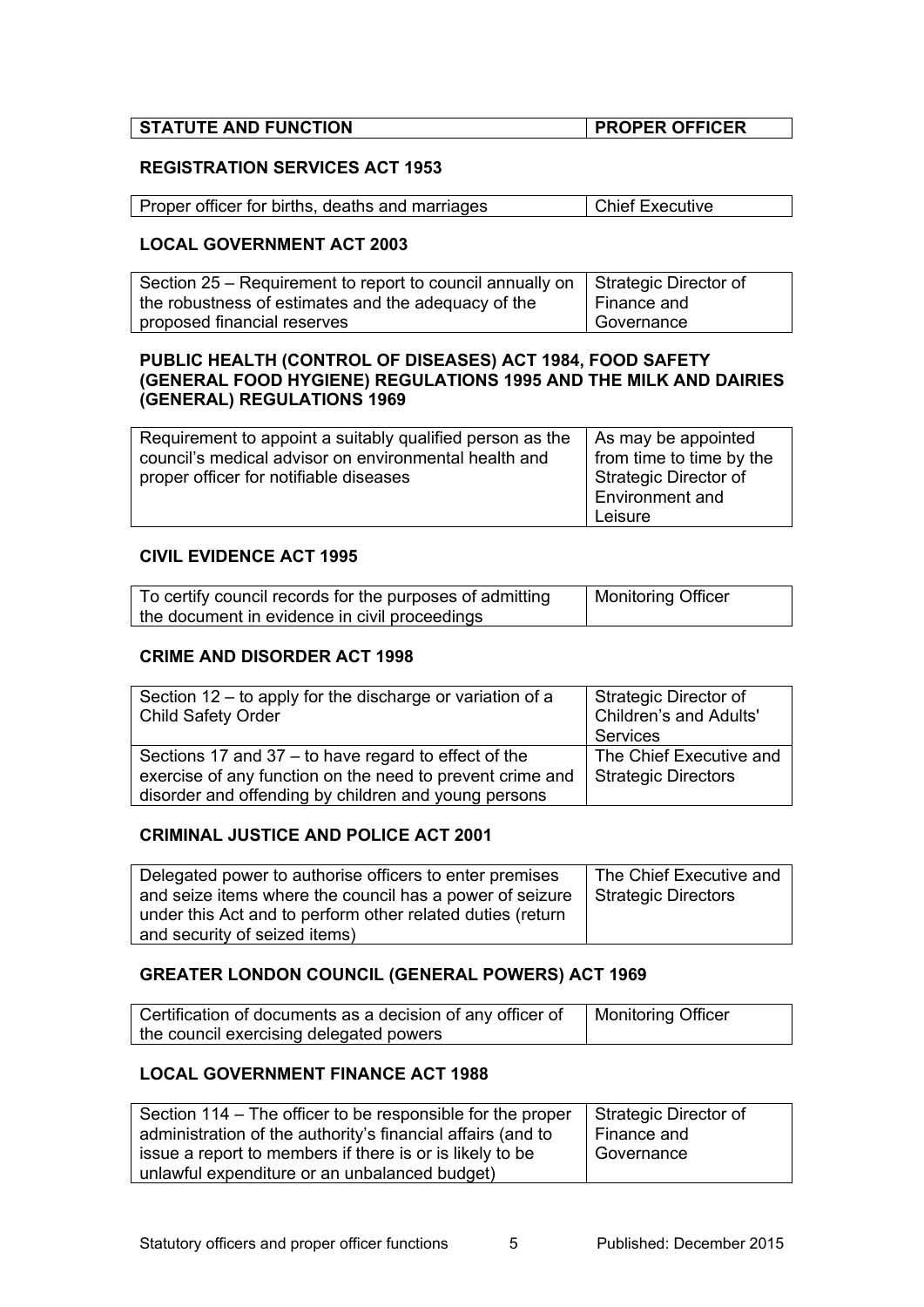# **STATUTE AND FUNCTION PROPER OFFICER**

| Section 116 – Notification to the council's auditor of any    | <b>Strategic Director of</b> |
|---------------------------------------------------------------|------------------------------|
| meeting to be held under Section 115 of the 1988 Act          | Finance and                  |
| (meeting to consider any report of the Chief Finance          | Governance                   |
| Officer under Section 114)                                    |                              |
| Section 139A – Provision of information to the Secretary      | Strategic Director of        |
| of State in relation to the exercise of his powers under this | Finance and                  |
| Act as and when required                                      | Governance                   |

# **LOCAL GOVERNMENT (CONTRACTS) ACT 1997**

| Certification of relevant powers to enter into contracts | The Chief Executive,       |
|----------------------------------------------------------|----------------------------|
|                                                          | Monitoring officer,        |
|                                                          | Strategic Director of      |
|                                                          | Finance and                |
|                                                          | Governance and posts       |
|                                                          | designated in              |
|                                                          | accordance with article    |
|                                                          | 10.01(b) as chief officers |
|                                                          |                            |

# **LOCAL AUTHORITIES' CEMETERIES ORDER 1977 (SI 1977 NO 204)**

| Schedule 2, Article 10, Part 11.1(1) – To appoint an       | As may be appointed          |
|------------------------------------------------------------|------------------------------|
| officer for the purpose of signing the Grants of Exclusive | from time to time by the     |
| Right of Burial Deeds on behalf of the burial authority    | <b>Strategic Director of</b> |
|                                                            | Environment and              |
| Note: It is not necessary for that deed to be executed     | Leisure                      |
| under seal                                                 |                              |

# **OTHER MISCELLANEOUS PROPER OFFICER FUNCTIONS**

| Any other miscellaneous proper or statutory officer | Chief Executive or |
|-----------------------------------------------------|--------------------|
| functions not otherwise delegated by the authority  | his/her nominee    |

# **NATIONAL HEALTH SERVICE ACT 2006**

| Section $2B$ – the exercise by the authority of its duty to<br>take steps as it considers appropriate for improving the<br>health of the people in its area                                                                               | Director of Public Health |
|-------------------------------------------------------------------------------------------------------------------------------------------------------------------------------------------------------------------------------------------|---------------------------|
| Section 111 – the exercise by the authority of any<br>functions prescribed by Secretary of State in relation to                                                                                                                           | Director of Public Health |
| dental public health                                                                                                                                                                                                                      |                           |
| Section 249 – the exercise by the authority of its duty to<br>cooperate with the prison service with a view to improving<br>the exercise of their respective functions in relation to<br>securing and maintaining the health of prisoners | Director of Public Health |
| Schedule $1$ – the exercise by the authority of any of its<br>functions as set out in Schedule 1                                                                                                                                          | Director of Public Health |
| Section $6C(1)$ – the exercise by the authority of any of the<br>Secretary of State's public health functions, which it is<br>required to carry out by regulations issued by the<br>Secretary of State                                    | Director of Public Health |